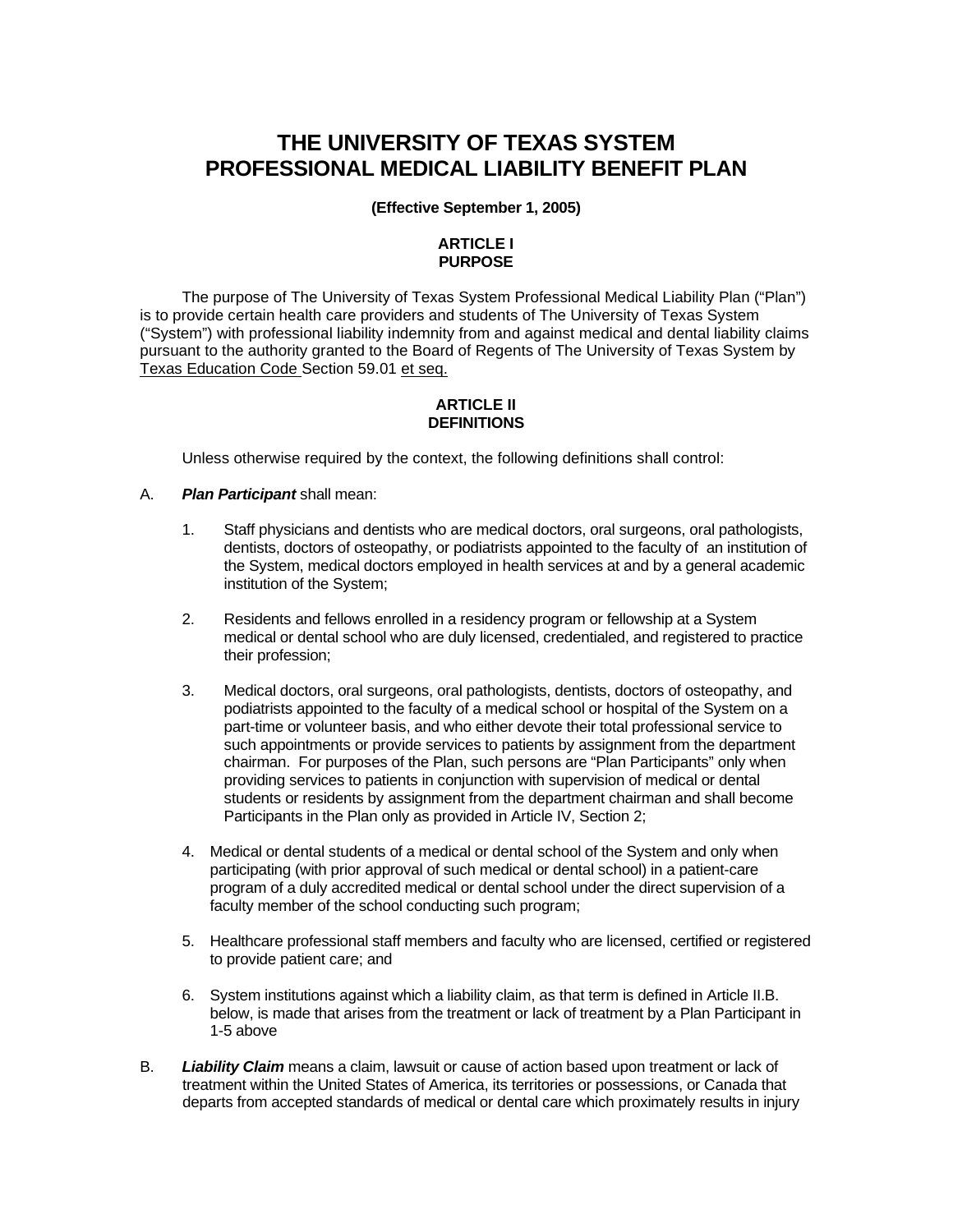to or death of a patient, whether the claim or cause of action sounds in tort or contract, subject to the exclusions described in Article V, Section 4, below. This definition shall extend to anywhere in the world for Plan Participants after compliance with conditions for participation set by the Administrator and the Executive Vice Chancellor for Health Affairs or a delegate.

- C. *Disciplinary and Licensing Actions* means any disciplinary, licensing, or similar administrative proceeding brought against a Participant by a Texas licensing or healthcare professional regulatory agency for the Participant's profession or a Texas quality review or regulatory body that arises from professional services, except those excluded pursuant to Article V, Section 4.
- D. *System* means The University of Texas System.
- E. *Board* means the Board of Regents of The University of Texas System.
- F. *Fund* means the Professional Medical Liability Fund established by the Board.
- G. *Administrator* means the Vice Chancellor and General Counsel of The University of Texas System.
- H. *Damages* mean all damages, including damages for death, which are payable because of injury to which the Plan applies, but does not include exemplary or punitive damages.
- I. *Coverage* means the liability indemnity and legal representation afforded Participants by this Plan.
- J. *Annual Enrollment period* begins on the date the Participant has a System appointment and meets the conditions for participation under Article IV below and ends on August 31<sup>st</sup> after enrollment begins.
- K. *Certificate of Coverage* means that document issued to the Plan Participant by the System specifying the enrollment period and limits of coverage.
- L. *Professional services* means medical, dental or health care and treatment.
- M. *Plan year* means the twelve-month period beginning on September 1 and ending on August 31 of each year.

### **ARTICLE III APPLICABILITY OF PLAN PROVISION**

The coverage afforded by this Plan is subject to the particular terms, conditions, and limitations (including, but not limited to limits of liability) of this Plan and the interpretation thereby by the Board or the Plan Administrator. Notwithstanding any other language of the Plan, the coverage afforded by the Plan applies only to Liability Claims and Disciplinary and Licensing Actions arising out of incidents, transactions or events occurring on or after April 1, 1977.

### **ARTICLE IV CONDITIONS FOR PARTICIPATION**

Section 1

Each Participant on the effective date of the Plan, and each person who becomes a Participant thereafter, as long as this Plan remains in effect, shall participate in the Plan provided, that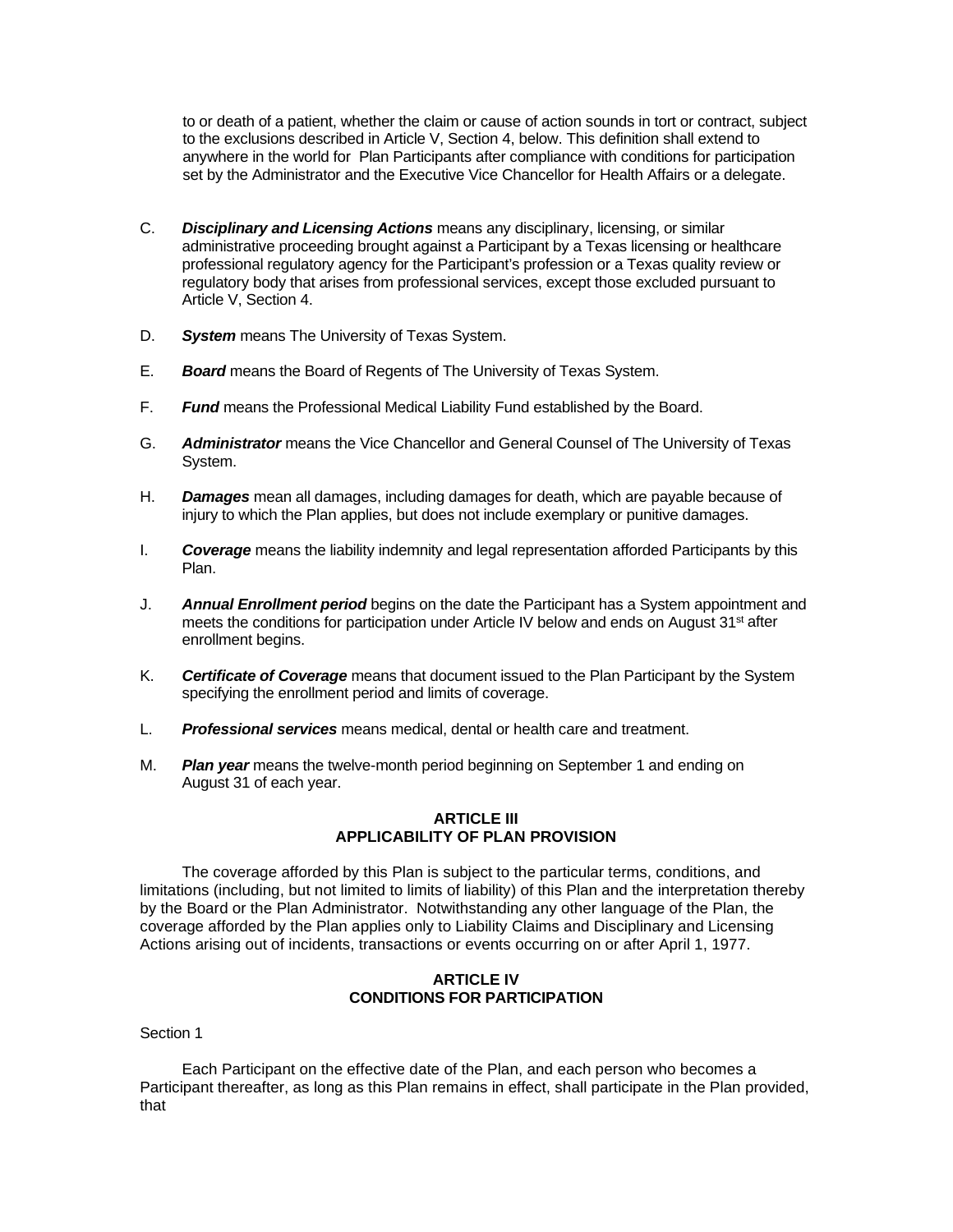- A. Each medical or dental student, as an additional condition of participation, must pay into the Fund a fee in such amount or amounts, and at such time or times, as may be required by the Board; and
- B. A medical doctor employed in health services at and by a general academic institution of the System shall not become a participant unless and until
	- 1. Such institution files with the Administrator a written application, on behalf of such medical doctors, for participation in the Plan, and
	- 2. Such application is approved and accepted by the Administrator.

### Section 2

Plan Participants as defined in Article IIA.3 above shall become participants in the Plan upon written designation by the president or approved delegee of the institution with the approval of the Administrator and the Executive Vice Chancellor for Health Affairs.

### Section 3

Residents and fellows who work additional hours for additional compensation at a System health facility or facility affiliated with the System, will be provided coverage as long as it meets the requirements of the Accreditation Council for Graduate Medical Education (including requirements of supervision and restrictions on allowable number of work hours), and the work has previously been identified as part of the resident's or fellow's general training program and fees generated for professional services are deposited in a System health component practice plan, trust or affiliated foundation or certified not-for-profit corporation as approved by the Board.

### **ARTICLE V COVERAGE OF PARTICIPANTS**

Section 1 -- Payments on Behalf of Participants

- A. Except as otherwise provided herein, the System will pay on behalf of each Participant, from monies in the Fund, all sums which the Participant shall become legally obligated to pay as damages because of a Liability Claim arising from the exercise of the Participant's employment, duties or training with the System as a Plan Participant performed in the practice of the Participant's profession, including service by the Participant as a member of a formal accreditation or similar professional board or committee of a hospital or professional society with respect to medical staff privileges, accreditation or disciplinary matters related to competency.
- B. Coverage for Plan Participants as defined in Article IIA. 3 above shall be limited to claims arising from assigned teaching activities and supervision of medical or dental students, residents and fellows performed within the course and scope of the Participants' assignments.
- C. Peer review performed at the request of a credentialing body or a professional society for the purpose of determining quality of care is covered provided that any funds generated from the review are deposited into the practice plan as required by the practice plan bylaws.
- D. Coverage for Plan Participants for Disciplinary and Licensing Actions shall be limited to legal representation of the Plan Participant by an attorney in a proceeding brought against the Plan Participant by the Texas State Board of Medical Examiners, Texas State Board of Dental Examiners or other Texas state healthcare professional regulatory board that arises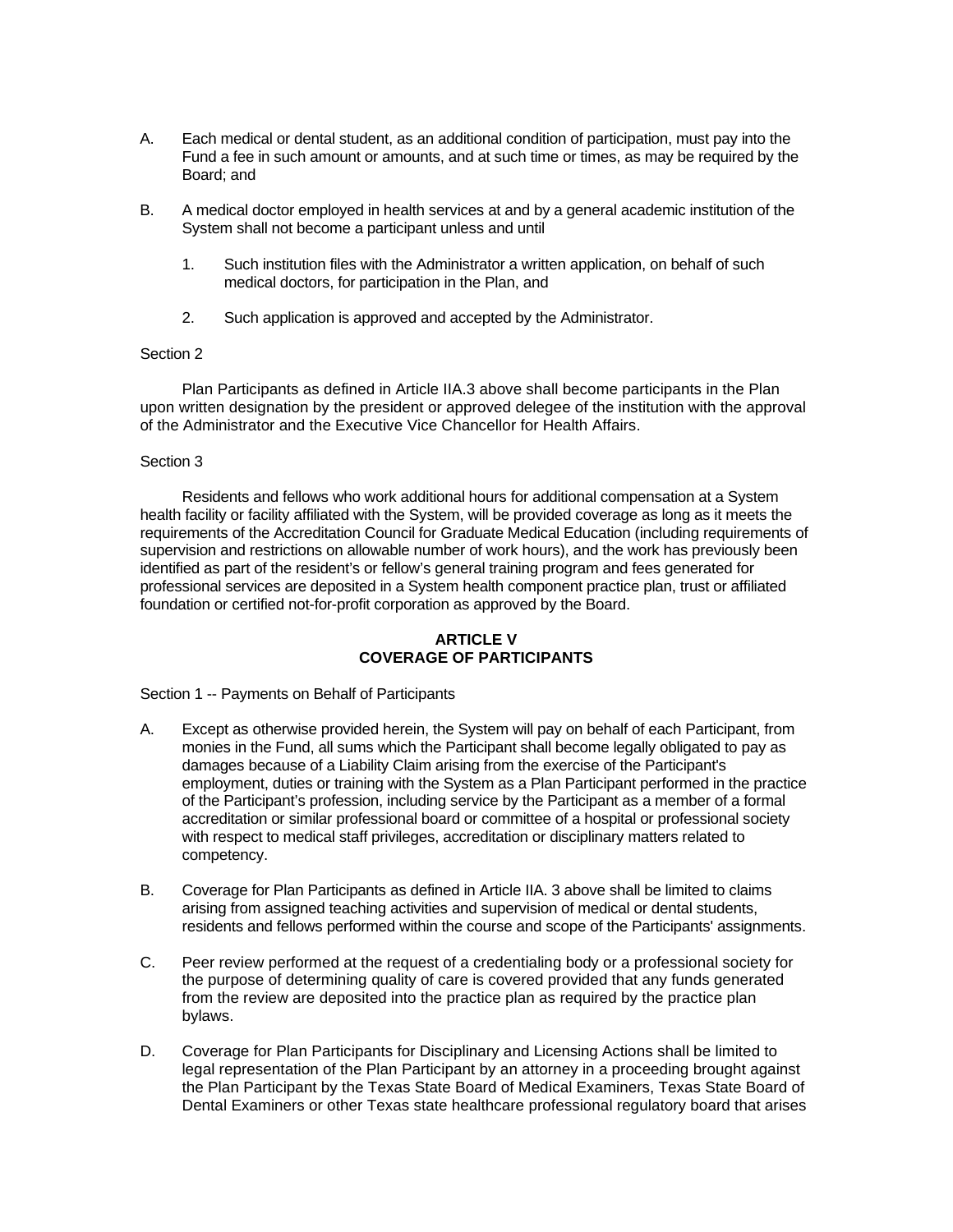from a covered activity, subject to the limitation in Section 3 D below and exclusions set forth in Section 4 below.

Section 2 -- Defense of Lawsuits

The System shall have the right and duty to defend any claim or lawsuit against a Participant seeking damages because of such injury even if any of the allegations of the claim or lawsuit are groundless, false or fraudulent. The System may make such investigation and settlement of any claim or lawsuit, as it deems appropriate. The System shall not be obligated to pay any claim or judgment or to defend any suit after the applicable limit of the System's liability has been exhausted by payment of judgments or settlements, or monies in the Fund have been exhausted. The System has no duty to defend any claims not covered by the Plan.

### Section 3 -- Supplementary Payments

The System will pay from the Fund, in addition to the applicable limit of liability:

- A. All expenses incurred by the System in investigating and defending any lawsuit, all costs taxed against the Participant in any suit defended by the System, and all interest on the entire amount of any judgment therein which accrues after entry of the judgment and before the System has paid or tendered or deposited in court that part of the judgment which does not exceed the limit of the System's liability thereon;
- B. Premiums on appeal bonds required in any such suit, premiums on bonds to release attachments in any such lawsuit for an amount not in excess of the applicable limit of liability of this Plan, but the System shall have no obligation to apply for or furnish any such bonds.
- C. Reasonable, personal expenses incurred by a Participant at the System's request in assisting the System in the investigation or defense of any claim or lawsuit.
- D. Costs and expenses incurred in connection with the investigation and defense of a disciplinary and licensing action brought against the Participant; however the Plan will not pay more than \$25,000 in costs and expenses on behalf of a Participant for any single proceeding unless in the discretion of the Plan Administrator or a designee there is a determination of necessity to exceed such limitation on costs and expenses up to \$35,000. Furthermore, the Plan will not pay more than \$100,000 for costs and expenses on behalf of a Participant for all such proceedings during an annual enrollment period.

### Section 4 -- Exclusions

The System will not defend or indemnify a Participant for:

- A. Injury arising out of the performance by the Participant of any illegal, dishonest, fraudulent, criminal or malicious act or omission by the Participant unless Participant had no reasonable cause to believe his conduct was unlawful or illegal;
- B. Any claims or lawsuits alleging violation of state or federal laws relating to antitrust, fraud and abuse, anti-kickback, and illegal remuneration;
- C. Injury arising out of any sexual conduct of the Participant, including but not limited to sexual harassment and sexual relations, and including, without limitation, when intentionally or negligently done in connection with any professional service, act or omission, and regardless of whether such conduct is alleged to constitute negligence;
- D. Any injury caused while Participant is acting under the influence of alcohol or controlled substances or as a result of excessive use of therapeutic drugs;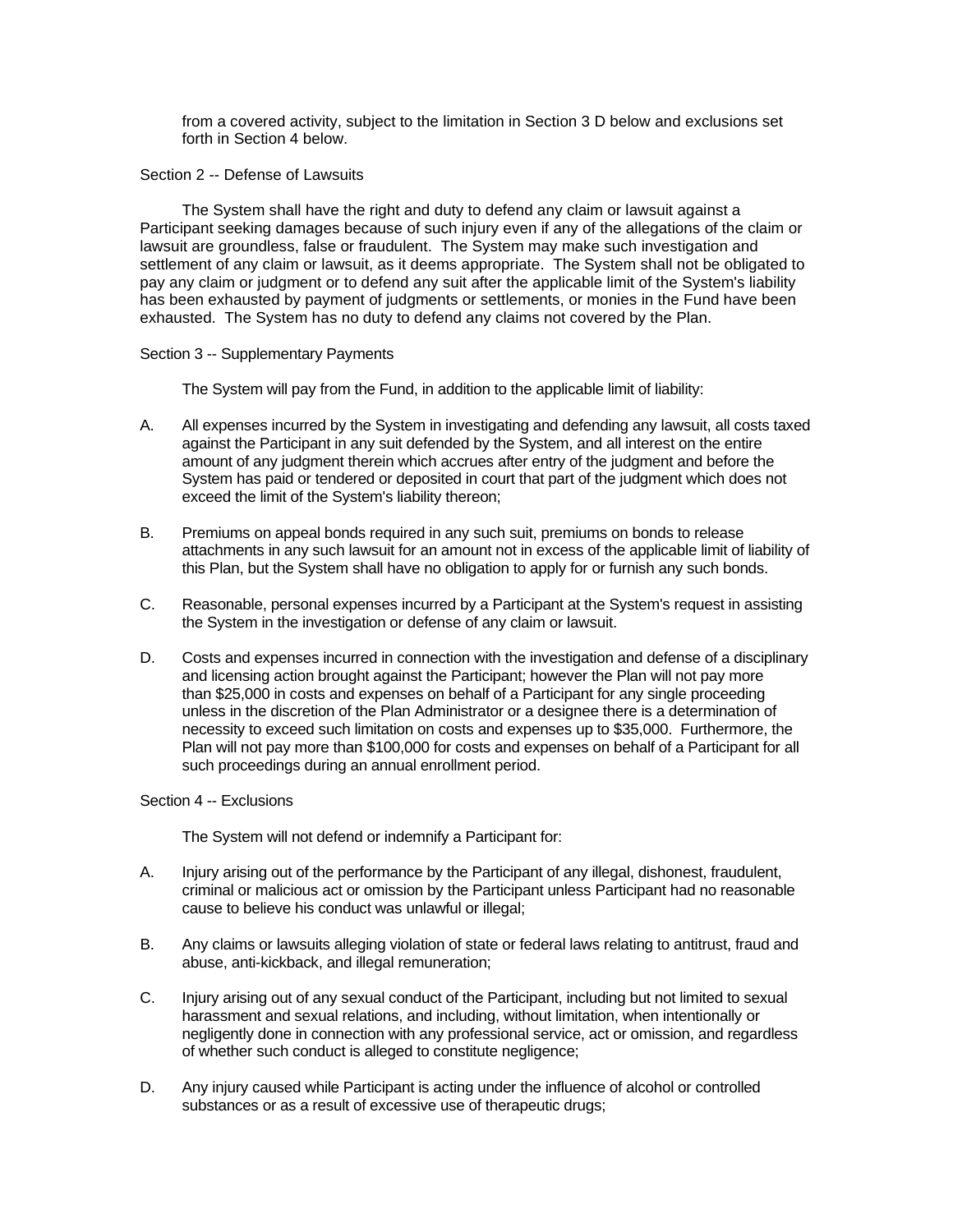- E. Any use, administration or prescription of any drug or pharmaceutical disapproved or not yet approved by the United States Food and Drug Administration for treatment for human beings; unless such use, administration or prescription has been approved by the Institutional Review Board of the health care institution where such drug or pharmaceutical was used, administered or prescribed;
- F. Any liability arising out of any professional or licensed service, act or omission outside the scope of Participant's employment with System;
- G. Injury for which the Participant may be held liable as a proprietor, stockholder, owner, member of the board of directors, governors or trustees, superintendent, executive officer, department head or medical director of any non-System owned or managed hospital, sanitarium, laboratory, clinic with bed and board facilities, infirmary, nursing home, foundation, surgical center, blood bank, commercial or any other business enterprise whether or not related to patient care and/or treatment; but, this exclusion shall not be applied to responsibilities which require the special expertise or training of a physician or surgeon and which are not principally executive or administrative in nature;
- H. Injury arising out of the rendering of or failure to render professional services by any other person for whose acts or omissions the Participant may be held liable as a member, partner, officer, director or stockholder of any professional partnership, association or corporation;
- I. Injury to any employee of the Participant arising out of and in the course of that person's employment by the Participant;
- J. Any obligation for which the Participant or any carrier acting as insurer may be liable under any workers' compensation, unemployment compensation or disability benefits law, or under any similar law;
- K. Any liability or indemnity obligation assumed by the Participant under contract or agreement, except to the extent endorsed hereto;
- L. Injury to any employee (past or present) or applicant for employment or patient of the Participant based upon actual or alleged discrimination based on race, religion, color, sex, national origin, age, veteran status, or disability;
- M. Damage to property:
	- 1. owned, occupied or rented by a Participant;
	- 2. used by a Participant;
	- 3. in any Participant's care, custody or control; or
	- 4. over which a Participant is exercising physical control for any reason;
- N. Any fines, penalties, the return or withdrawal of fees or government payments, including any fines, penalties or costs assessed against a Participant by the Texas State Board of Medical Examiners, Texas State Board of Dental Examiners or other Texas state healthcare professional regulatory board as a result of a Disciplinary and Licensing Action;
- O. Any award of punitive or exemplary damages, treble or multiple damages;
- P. Any claim arising out of professional services which occurred prior to the date of this Plan;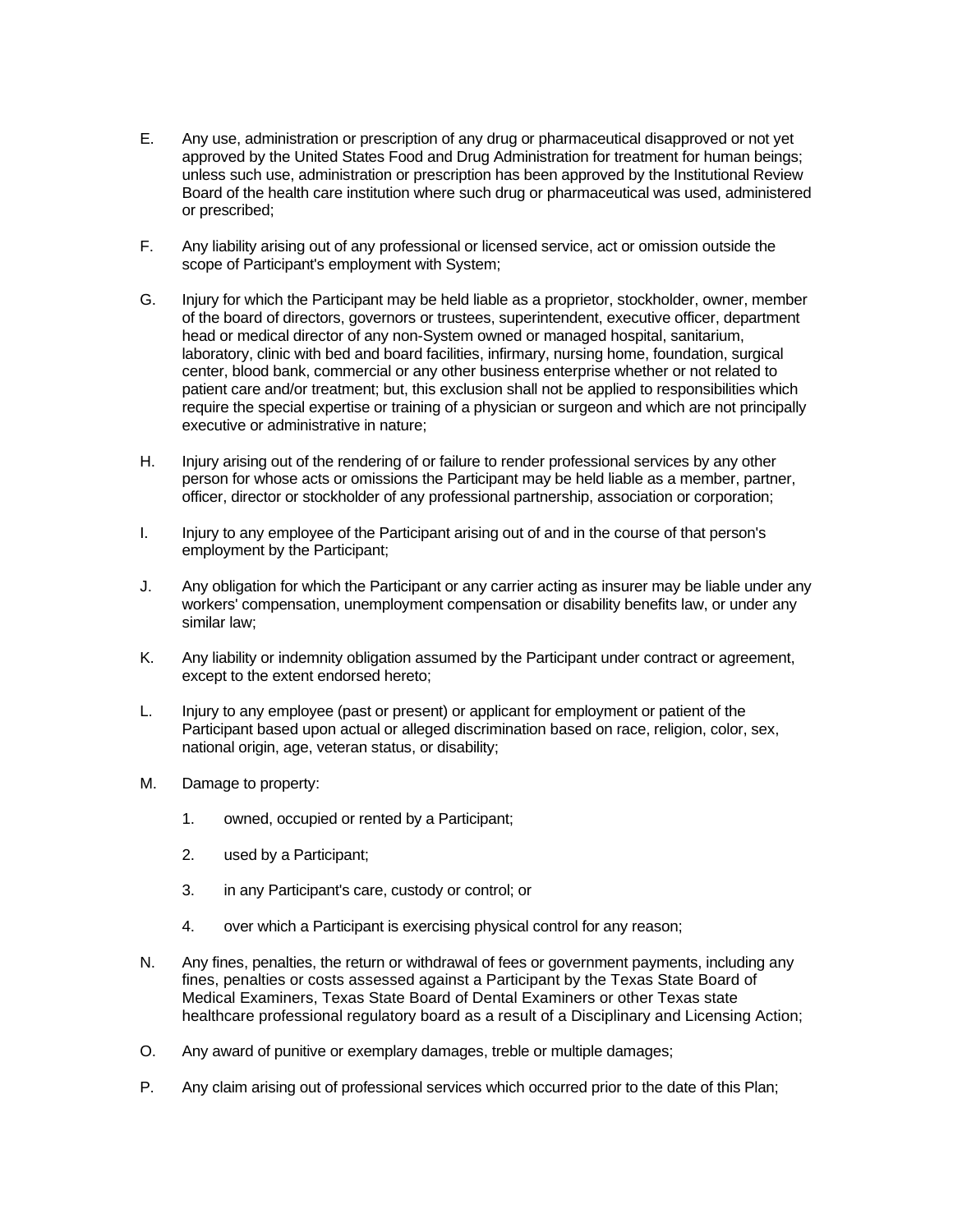- Q. Any claim arising out of professional services which occurred after the termination of faculty appointment, employment, residency or student status with the System;
- R. Any claim arising out of professional services where the professional services were billed for by the Participant and were not deposited in a System health component practice plan trust or affiliated foundation or certified not-for-profit corporation as approved by the Board;
- S. Any claim arising out of professional services performed for professional fees, salaries or other compensation by a Plan Participant that is not part of the Plan Participant's employment with the System or training program; and
- T. Legal representation of a Plan Participant before the Texas State Board of Medical Examiners, Texas State Board of Dental Examiners or other Texas state healthcare professional regulatory board in a Disciplinary and Licensing Action arising out of any activity that is excluded under this Plan.
- U. Matters before the Texas Medical Board or other Texas regulatory agency, where, in the judgment of the Plan Administrator or a designee, a potential conflict of interest exists between the Participant and The University of Texas System or its institutions with regard to a potential or pending employment or administrative matter.

### **ARTICLE VI PARTICIPANTS' OBLIGATIONS**

Section 1 -- Notice of Claim, Suit or Disciplinary and Licensing Action

The Participant shall give written notice to the System as soon as practicable of any claim made against the Participant. The notice shall identify the Participant and contain reasonably obtainable information with respect to the time, place and circumstances of the injury, including the names and addresses of the patient and of available witnesses. If a claim is made or a lawsuit is brought against the Participant, the Participant shall immediately forward to the Administrator every demand, notice, summons, or other process received by the Participant in accordance with administrative procedures prescribed or approved by the Administrator.

The Participant shall give written notice to the System as soon as practicable of any disciplinary and licensing action taken against the Participant for which the Participant seeks coverage.

#### Section 2 -- Cooperation by Participant

The Participant shall cooperate with the System and, upon the System's request, respond to discovery requests, attend meetings with Plan representatives or defense counsel, and attend mediations and trials. Further, the Participant shall cooperate with the System in enforcing any right of contribution or indemnity against any person or organization who may be liable to the Participant because of injury or damage with respect to which coverage is afforded under this Plan. The Participant shall attend hearings and trials and assist in securing and giving evidence and obtaining the attendance of witnesses. The Participant shall not, except at Participant's own cost, and after informing the Administrator in writing, voluntarily make any payment, assume any obligation or incur any expense. The Participant shall not take any affirmative act or omission which may reasonably prejudice the defense of the claim or lawsuit. The taking of any affirmative act or omission which prejudices the defense of the claim or lawsuit shall entitle the System, but not obligate the System, to deny indemnity for any or all claims or lawsuit so prejudiced.

Section 3 -- Nonassignability of Interest in Plan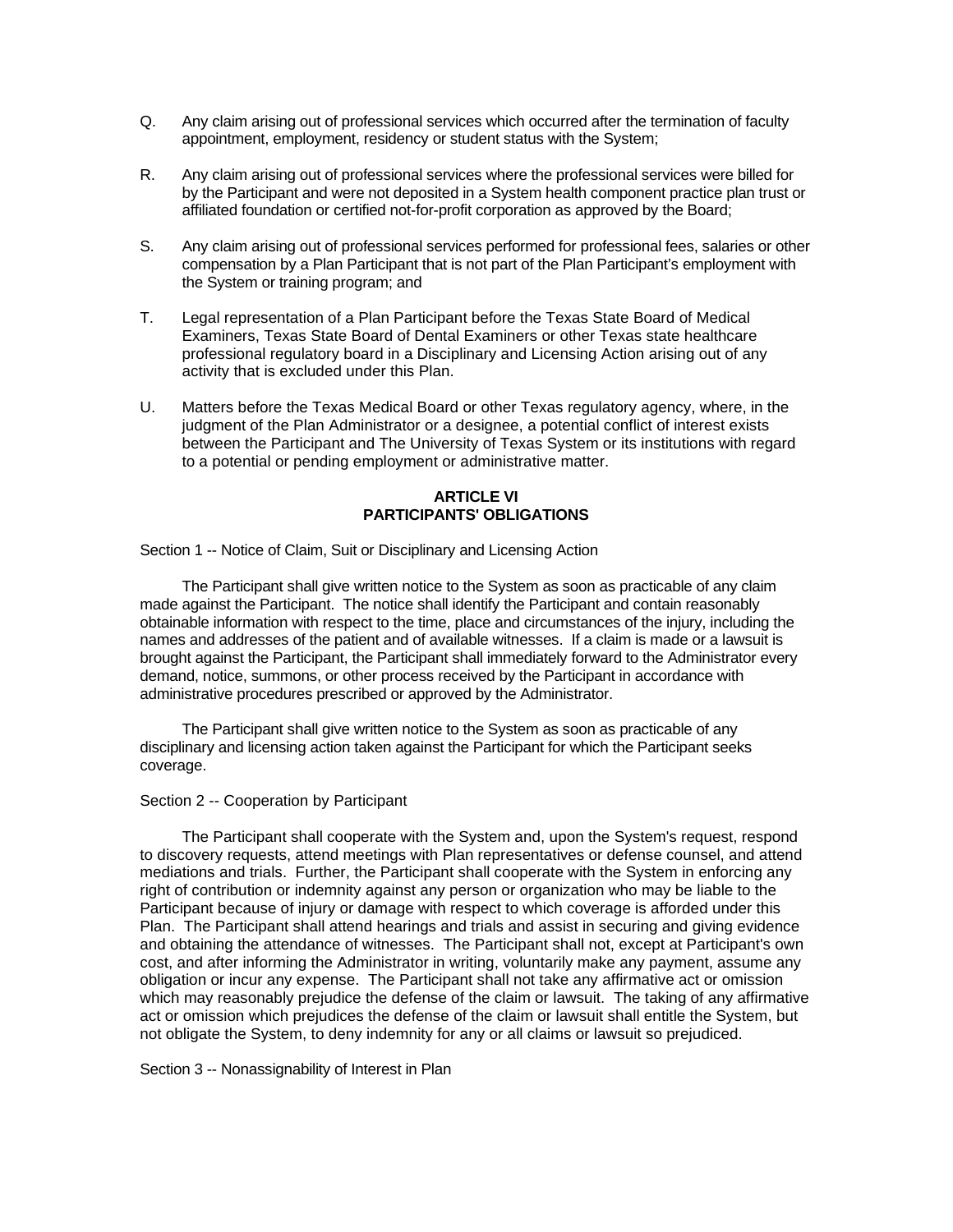The Participant's interest under this Plan is nonassignable. If any Participant shall die or be adjudged incompetent, this Plan shall thereupon terminate automatically as to such Participant, but shall indemnify and defend the legal representative of such Participant's estate as a Participant with respect to liability previously incurred and covered by this Plan.

# **ARTICLE VII LIMITS OF LIABILITY**

The Plan's liability shall not exceed the limits of liability stated below, and such stated limits shall be applied as follows:

1. A single "per claim" limit of liability shall be applicable to a Liability Claim regardless of the number of claimants or Plan Participants involved.

a. A single "per claim" limit of liability shall apply to claims involving injuries to more than one patient such as in obstetrical services to the mother and fetus/child or children, a single "per claim" limit of liability shall be applicable for all such claims and resulting lawsuits.

b. A single "per claim" limit of liability shall apply to all claims by both the patient and by the family members or the heirs or estate of such patient, including derivative claims, claims for loss of consortium, claims of beneficiaries under the Texas Wrongful Death Statute and claims for mental anguish and related injuries associated with bystander perception or reaction to the injuries sustained by the patient.

c. Plan coverage limits of liability will not be stacked, added or combined in any manner to increase liability under this Plan even though multiple claimants, multiple claims or injuries, multiple lawsuits, or annual periods may be involved within a Liability Claim.

2. The "annual aggregate for all claims for all Participants" is the maximum amount of money the Plan will pay to indemnify all Participants for all Liability Claims arising during any one Plan year.

#### **Limits of Liability Schedule**

The following limits shall apply unless lower liability limits are set by law, in which case the lower limits shall apply:

Staff Physician, Resident, Fellow and Healthcare Professional - \$500,000.00 per Liability Claim (up to \$1,500,000.00 for all Liability Claims during any one enrollment period) Medical or Dental Student - \$25,000.00 per Liability Claim (up to \$75,000.00 for all Liability Claims during any one enrollment period)

Annual Aggregate - \$30,000,000.00 for all Liability Claims for all Participants during any one Plan year

Per Claim Limitation - Plan liability shall be limited to \$2,000,000.00 per claim regardless of the number of the claimants or Plan Participants involved in an incident.

The above limits of liability for Plan Participants, as defined in Article II A 1 - 4 only, may be exceeded upon determination of necessity and with the conditions of participation determined by the Plan Administrator or a designee.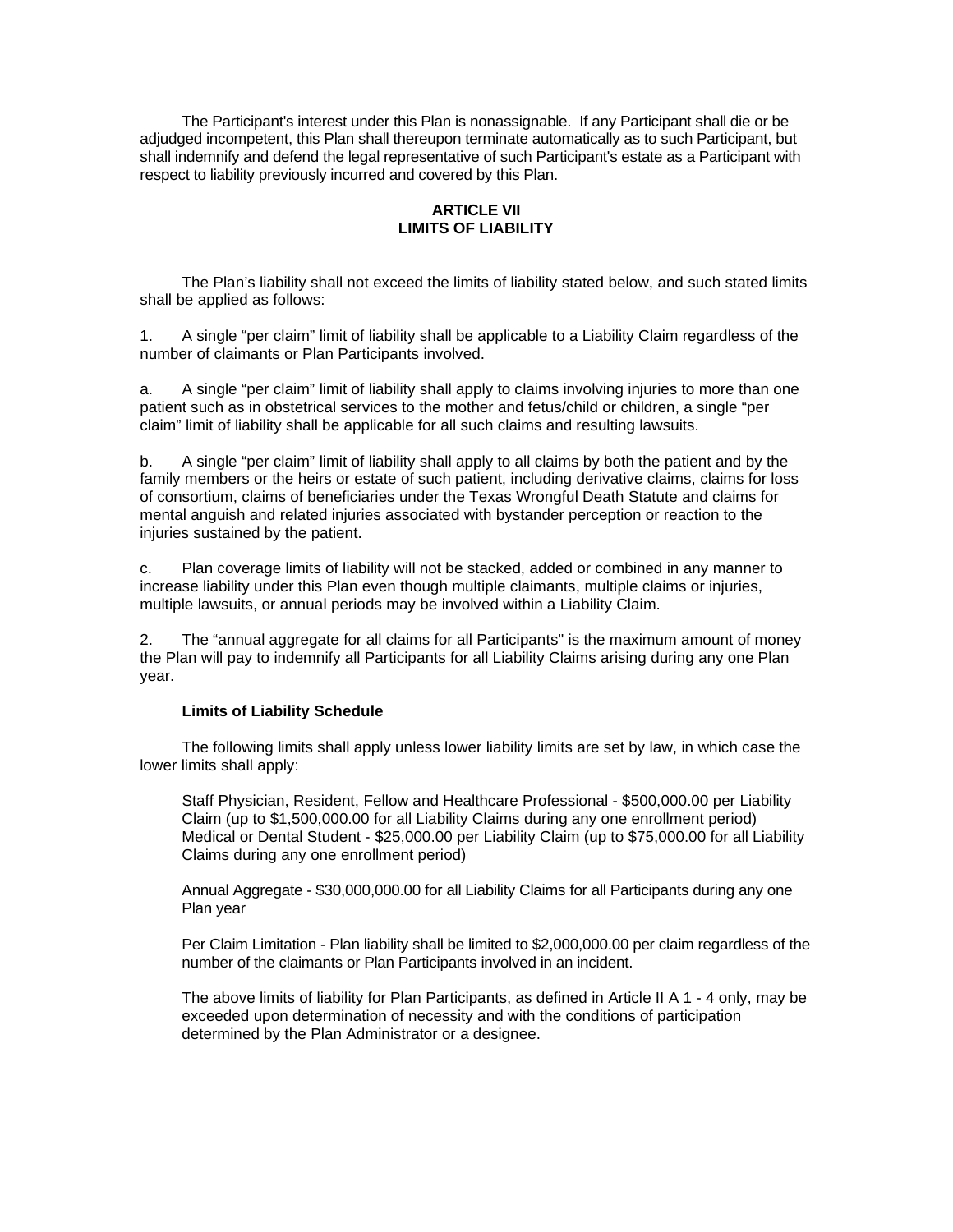### **ARTICLE VIII OTHER COVERAGE**

Section 1 -- Coverage

When the Participant has other professional liability coverage which is stated to be applicable to the loss on an excess or contingent basis, the amount of the System's liability under this Plan shall not be reduced by the existence of such insurance.

### Section 2 -- Insurance

When both this Plan and insurance apply to the loss on the same basis, whether primary, excess or contingent, the System shall not be liable under this Plan for a greater proportion of the loss than that stated in the applicable contribution provision below:

- A. *Contribution by Equal Shares.* If all such valid and collectible insurance provides for contribution by equal shares, the System shall not be liable for a greater proportion of such loss than would be payable if each such insurer contributes an equal share until the share of each insurer or the Plan equals the lowest applicable limit of liability under any one policy or the Plan or the full amount of loss is paid, and with respect to any amount of loss not so paid, the remaining insurers or the Plan then continue to contribute equal shares of the remaining amount of the loss until each such insurer or the Plan has paid its limit in full or the full amount of the loss is paid.
- B. *Contribution by Limits.* If any of such insurance does not provide for contribution by equal shares, the System shall not be liable for a greater proportion of such loss than the applicable limit of liability under this Plan for such loss bears to the total applicable limit of liability of all valid and collectible insurance and the Plan against such loss.

### **ARTICLE IX MODIFICATION AND TERMINATION**

Section 1 -- Rights of Participants

The Board may terminate the Plan at any time or from time to time, may amend, alter or suspend the Plan in whole or in part, as to all persons eligible to participate hereunder, or any class or groups of such persons, provided such action shall not impair any rights accrued prior to the effective date of such termination, amendments, alterations or suspension. Any such termination, amendments, alterations or suspension shall be effective on the date of the Board action unless a later date is specified by the Board. The Administrator shall promptly give notice of any such termination, amendment, alteration or suspension to all Participants affected thereby.

Section 2 -- Termination in Event of Mandatory Participation in Other Indemnity or Insurance Programs

It is an express condition of the Plan that if the System is required by law, or by a collective bargaining or other agreement, to contribute toward another plan, program or scheme providing professional liability insurance or indemnity benefits for a class or group of Plan Participants, this Plan will terminate forthwith as to such class or group of Plan Participants.

# Section 3 -- Termination of Plan Participation

This Plan shall apply to a Participant only so long as such Participant remains qualified to participate in this Plan, provided that cessation of such participation shall not impair any rights accrued under this Plan prior to the effective date of such cessation of qualification.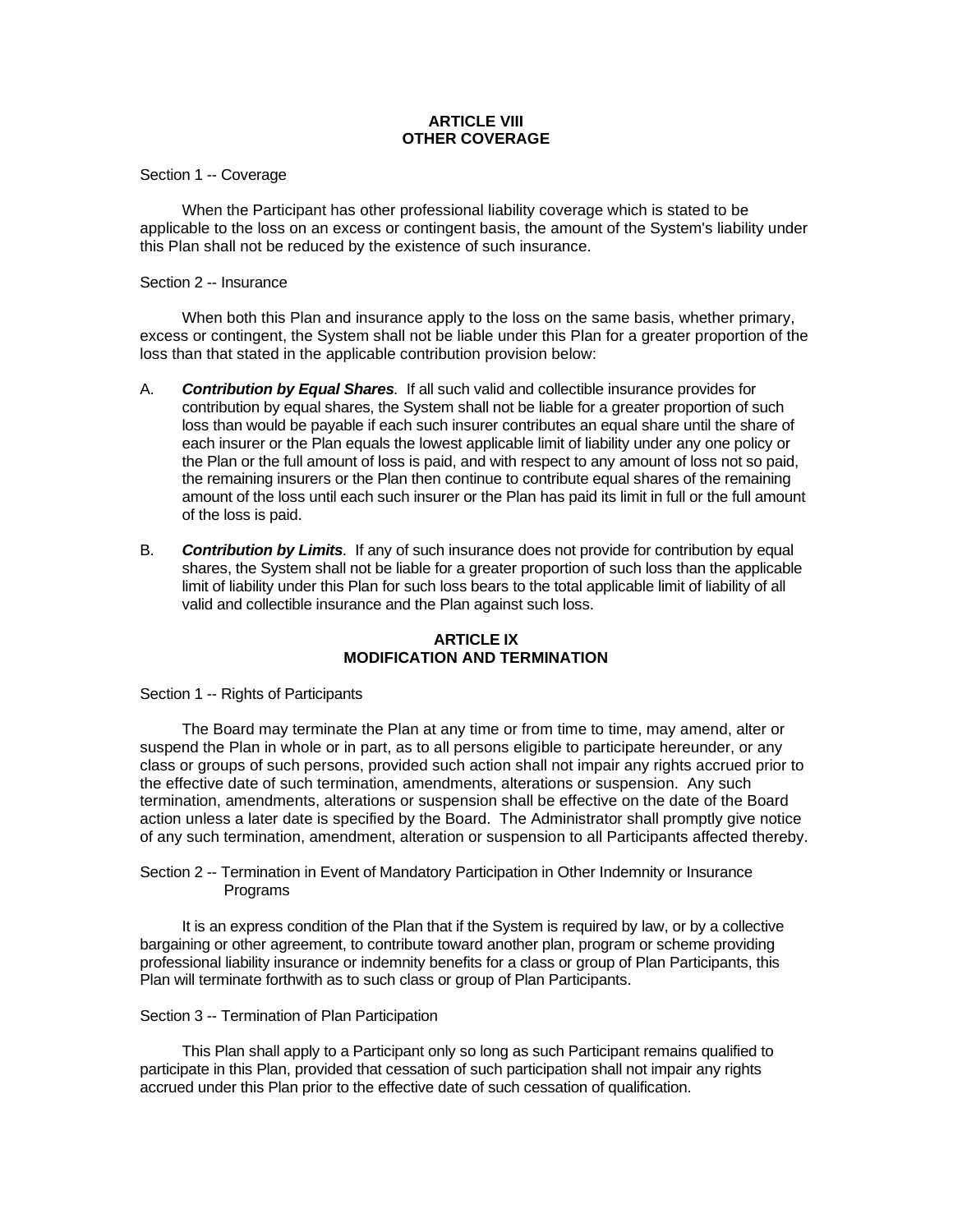### Section 4 -- Benefits Terminable

All coverage of a Participant under this Plan shall cease at once if the Participant engages in any business or performs any act which in the sole judgment of the Board is prejudicial to the interest of the System.

### **ARTICLE X ACTION AGAINST SYSTEM**

Section 1 -- Conditions Precedent

No action shall lie against the System unless, as a condition precedent thereto, there shall have been full compliance with all of the terms of this Plan, nor until the amount of the Participant's obligation to pay shall have been finally determined either by judgment against the Participant after actual trial, or by written agreement of the claimant and the Administrator.

#### Section 2 -- Third-party Actions

Any person or organization, or the legal representative thereof, who has secured such judgment or written agreement, shall thereafter be entitled to recover under this Plan to the extent of the coverage afforded by this Plan. No person or organization shall have any right under this Plan to join the System as a party to any action against the Participant to determine the Participant's liability, nor shall the System be impleaded by the Participant or the Participant's legal representative. Bankruptcy or insolvency of the Participant or the Participant's estate shall not relieve the System of any of its obligation hereunder.

### **ARTICLE XI ADMINISTRATION OF PLAN**

Section 1 -- Administration

The Plan shall be administered by the Administrator under direction of the Board.

#### Section 2 -- Administrative Regulations

The Administrator may from time to time prescribe regulations for the administration of this Plan provided that such regulations shall, in the opinion of the Administrator, be consistent with the provisions of this Plan as it may be amended from time to time pursuant to Article IX of this Plan. Pursuant to The University of Texas System Regents' Rules and Regulations, the Administrator may delegate in writing certain administrative, accounting, and investment functions of the Plan.

#### Section 3 -- Legal Interpretation

The text of this Plan shall control and the headings to the Articles, Sections and Paragraphs are for reference purposes only, and do not limit or extend the meaning of any of the Plan's provisions. The Plan shall be governed by and construed in accordance with the laws of the State of Texas. Any interpretation of the Plan by the Administrator shall be conclusive as between the System and its employees and students, participating Plan Participant, and retired or otherwise terminated Participants, employees and students, and may be relied upon by the System and all parties in interest.

#### Section 4 -- Counsel and Settlement Authority

Authority to employ counsel, approve attorney fees and expenses, and approve settlement of all claims, including litigation, shall rest with the Administrator, or the Administrator's delegate,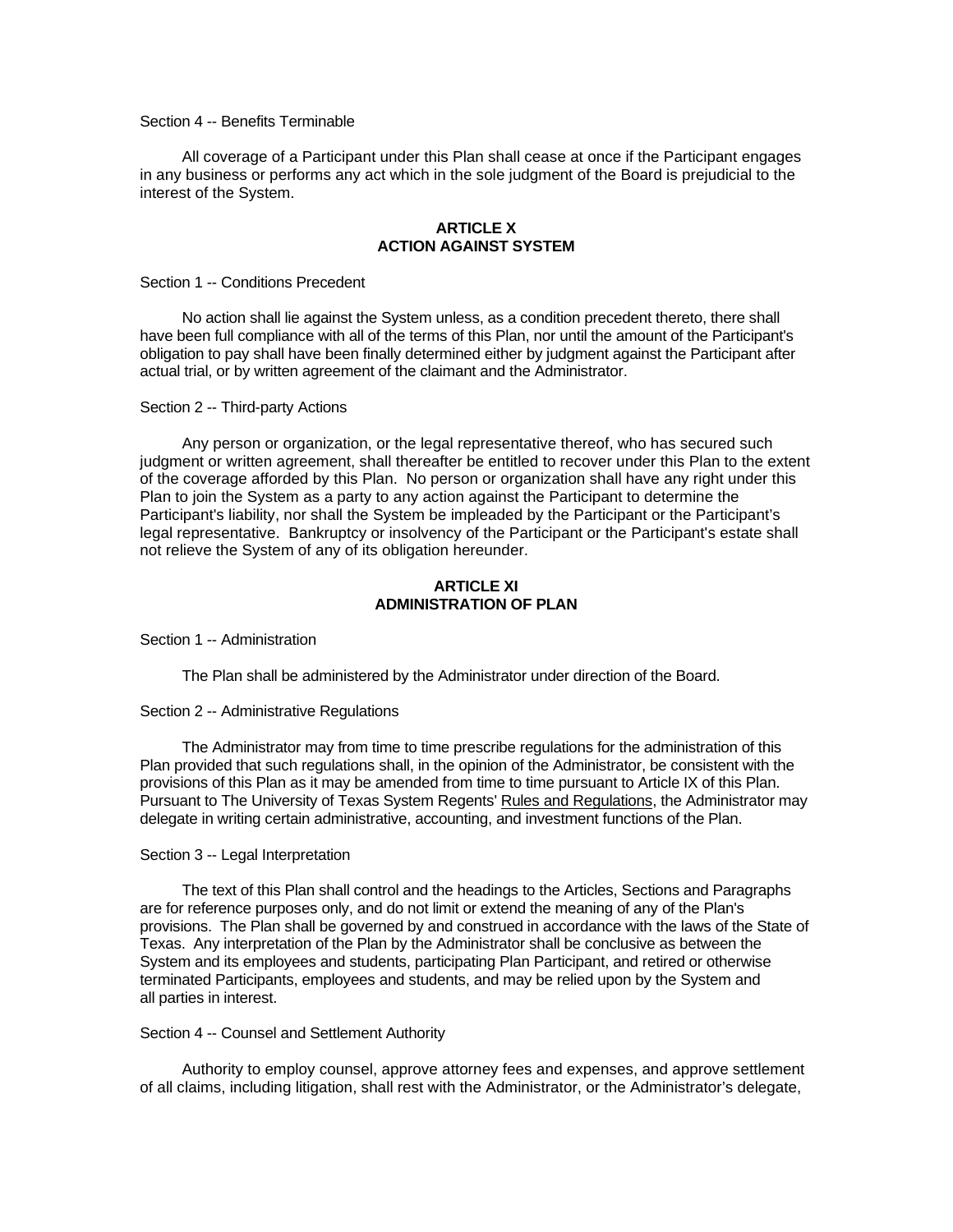subject to any additional approval required by the Board of Regents of the System pursuant to any applicable policies of the System.

### **ARTICLE XII GENERAL PROVISIONS**

#### Section 1 -- Subrogation

In the event of any payment under this Plan, the System shall be subrogated to all of the Participant's rights of recovery thereof against any person or organization and the participant shall execute and deliver instruments and papers and do whatever else is necessary to secure such rights. The Participant shall do nothing after loss to prejudice such rights.

#### Section 2 -- Changes

Notice to any agent or knowledge possessed by any agent or by any other person shall not affect a waiver or a change in any part of this Plan, or estop the System from asserting any right under the terms of this Plan; nor shall the terms of this Plan be waived or changed, except by written waiver or amendment duly approved by the Board.

#### Section 3 -- Entirety of Agreement

This Plan embodies all agreements existing between any and all persons and the System or any of its agents relating to this Plan and the coverage afforded hereunder.

#### Section 4 -- Employment Noncontractual

The System may terminate the appointment, employment, internship, residency, fellowship, or student-school relationship of any Participant as freely and with the same effect as if this Plan were not in operation.

### Section 5 -- Actions Against Participant

This Plan or its operations shall not in any way affect any claim or cause of action by the System against a Participant for indemnity or contribution arising out of or incident to any Liability Claim.

#### Section 6 -- Communications

All notices, reports and statements given, made, delivered or transmitted to a Participant shall be deemed duly given, made, delivered or transmitted when delivered to the Participant, or when mailed by first-class mail, postage prepaid, and addressed to the Participant at the address last appearing on the books of the System. A Participant who changes address shall forthwith give written notice to the System of such change. Written directions, notices and other communications from participants to the System shall be mailed by first-class mail, postage prepaid, or delivered as follows:

The University of Texas System Office of General Counsel

210 West 7th Street Austin, Texas 78701

**Attention:** Vice Chancellor and General Counsel

Section 7 -- Use of Pronouns